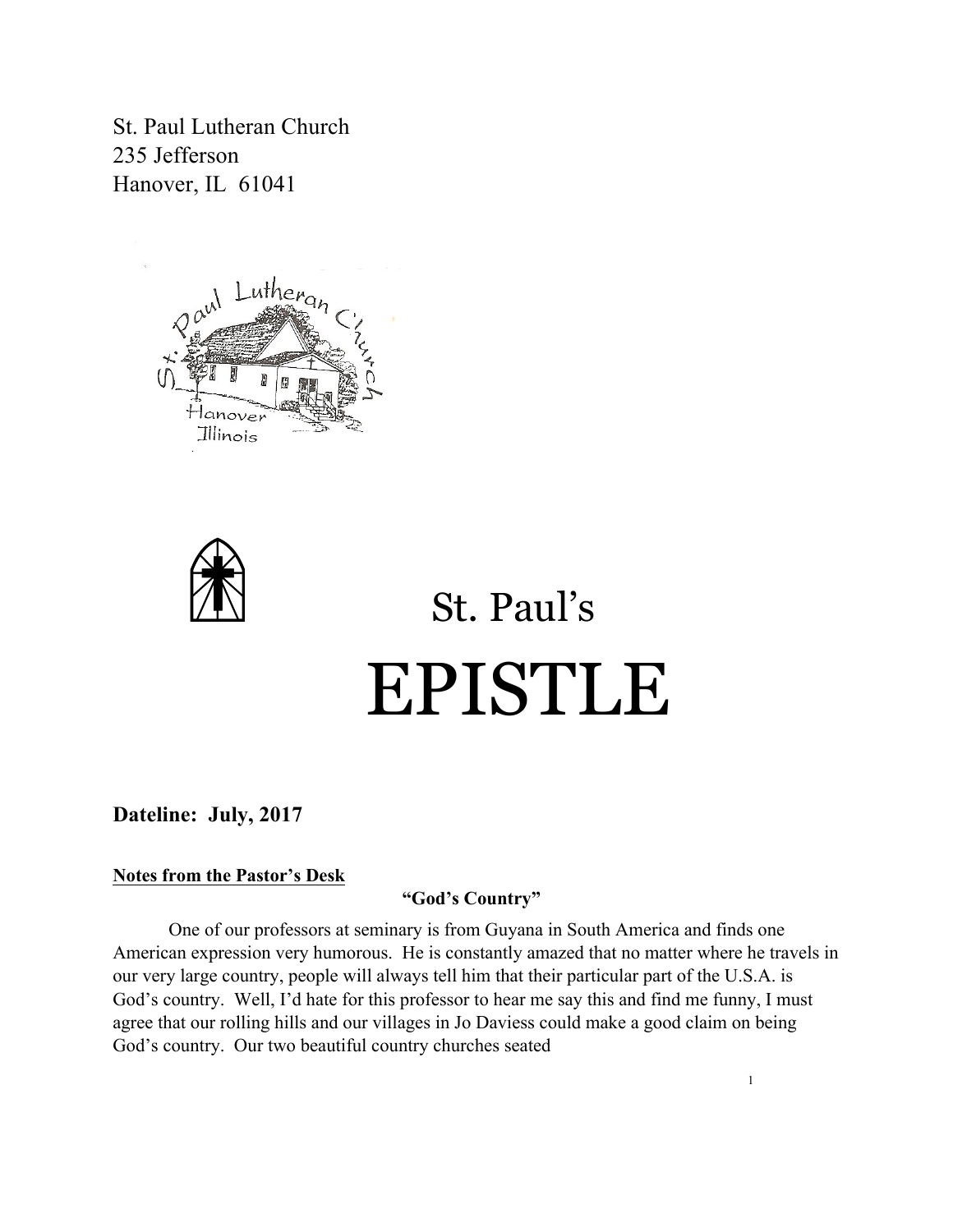picturesque hills or our Hanover church planted in a quaint bend of the Apple River are certainly lovely places to have worship.

Bishop Clements said at our Synod Assembly recently that he believes that every church in our synod has been planted there by God for a reason. And he pointed out that he didn't mean just how they were planted where they are now for a purpose some 50 or even 150 years ago. The bishop wants to ask every church why they think God planted them where they are for ministry today because God works for the long range and the future.

So that's what I was thinking about. The question for us personally and for our churches is, "Why has God planted me here and what does God have for me to do?" For many of us as we get older, we may sometimes wonder what is left for us to do. For many of us as we struggle with jobs or directions in life we may wonder how we are important in any way. For many of us when problems come we wonder if somehow life would have been better if only....

But God's message to us in scripture is always that we are each made differently individually and given different and special gifts for God's plans for our lives. In Jeremiah God says to those in exile, people that had had their homes destroyed and been forcibly removed hundreds of miles to a foreign land, "For I know the plans I have for you, declares the LORD, plans for welfare and not for evil, to give you a future and a hope." And in the second chapter of Ephesians we find Paul writing, "For we are God's workmanship, created in Christ Jesus for good works, which God prepared beforehand, that we should walk in them."

I still haven't finished planting all the flowers Lisa and I bought. But I wonder if the ones that are still in the flats are starting to wonder where and when they will ever be planted! God, why have you planted me here? God, what is special about where I am and the people I know that you brought me here? We are in beautiful surroundings with wonderful people and good towns. But to be fulfilled all of us need to find our purpose and know that our lives matter. We've been planted in a wonderful land, but we still need to ask, "Why, God, did you plant me here?"

| Blessings for a Summer of            | growth!                     |
|--------------------------------------|-----------------------------|
| <b>Pastor Bruce</b>                  |                             |
| ************************************ | <b>Parish Women's Group</b> |

The Women's Group will meet at 11 am on Tuesday, July 25, at St. John. **\*\*\*\*\*\*\*\*\*\*\*\*\*\*\*\*\*\*\*\*\*\*\*\*\*\*\*\*\*\*\*\*\*\* Parish Men's Group**

The Men's Group will meet on Saturday, July 15, at Welcome Inn at 8:30 as usual. We have more cook outs to plan and will try to reschedule the Youth Group trip to LOMC in early August. We would love to have a few more good men interested in supporting and growing our ministries at our churches!

#### **Summer Cookouts Continue!**

We will have a cookout at Trinity on Sunday, August  $6<sup>th</sup>$ . We will provide grilled hot dogs, chips, soda and people may bring sides if they wish to share. There will be music, games and activities for all ages. This event is being planned as an opportunity to showcase our churches to the wider community. Please consider inviting some friends who do not have a church home to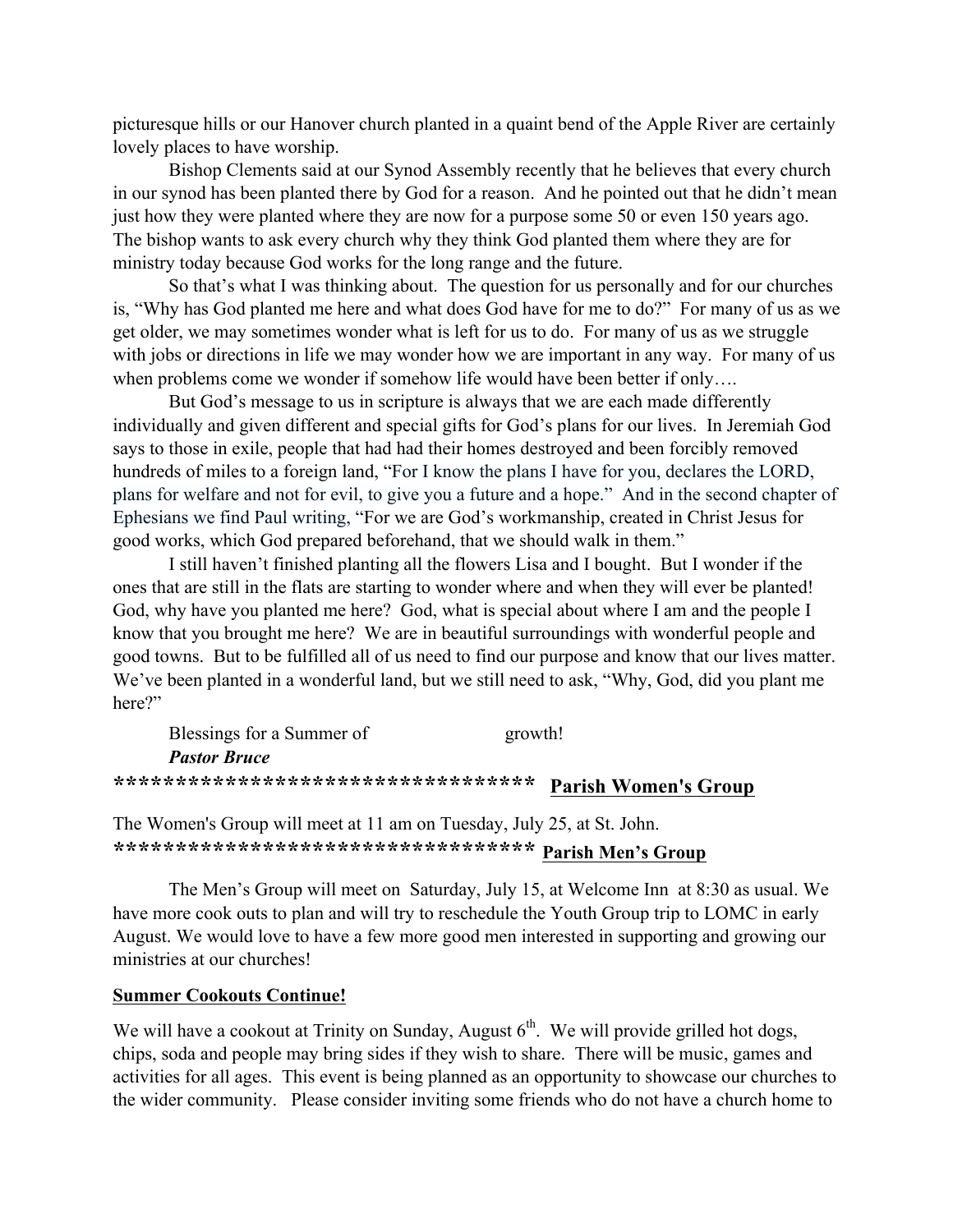come and see our wonderful churches and experience the fun we have as a church family! **\*\*\*\*\*\*\*\*\*\*\*\*\*\*\*\*\*\*\*\*\*\*\*\*\*\*\*\*\*\*\*\*\*\* Vacation Bible School** 

## **A Huge Success!**

Thank you to everyone, especially VBS Director Linda Reitz, for helping to make this year's ecumenical VBS such a success. We had 47 kids, 12 youth helpers and 20 adult helpers. Everyone had a great time on our "Roman Holiday."

**\*\*\*\*\*\*\*\*\*\*\*\*\*\*\*\*\*\*\*\*\*\*\*\*\*\*\*\*\*\*\*\*\*\* Bikers' Lunch Also a Huge** 

#### **Success!**

This year's Bikers' Lunch raised over \$1,000, which was more than last year. Thanks to all who baked, cooked and staffed the tables. Thanks also to those who set up and took down the tents and tables. This will go a long way toward the ministries of the church.

# **\*\*\*\*\*\*\*\*\*\*\*\*\*\*\*\*\*\*\*\*\*\*\*\*\*\*\*\*\*\*\*\*\*\* Thank You From Jill Harmston**

Jill writes: "Dear congregation of St. Paul's: Thank you for your generous gift! Also, thank you for allowing me be a part of your services for the past few years. I have always felt welcome and have enjoyed it immensely! I will definitely miss you all, come this fall!! Love always, Jill Harmston."

# **\*\*\*\*\*\*\*\*\*\*\*\*\*\*\*\*\*\*\*\*\*\*\*\*\*\*\*\*\*\*\*\*\*\* Elizabeth Nursing Home Service**

Please note that we will have a worship service at the Elizabeth Nursing Home on the second Sunday in July (July 9) instead of the first Sunday.

. **\*\*\*\*\*\*\*\*\*\*\*\*\*\*\*\*\*\*\*\*\*\*\*\*\*\*\*\*\*\*\*\*\*\* Upcoming Meetings** 

**Church Council Meetings** Tues., July 11 - 7:00 pm - Trinity Sun., July 16 – 11:30 am – St. Paul Tues., July 18 - 7:30 pm - St. John

### **Mutual Ministry Meeting**

Tues., September 5, 7:30 pm - St. John

**\*\*\*\*\*\*\*\*\*\*\*\*\*\*\*\*\*\*\*\*\*\*\*\*\*\*\*\*\*\*\*\*\*\* Youth Group**

Our Youth Group will be very busy this summer raising funds for their next mission trip in 2018. Please look for them and support them when you see them out working hard to raise money. They will be at Hanover Days, July 3<sup>rd</sup>, selling Culver's ice cream. They will also be at the Elizabeth Fair, July 21-23, selling walking tacos and lemon/orange shake-ups. Please continue to support our kids as they seek to do outreach and ministry in Jesus' name. **\*\*\*\*\*\*\*\*\*\*\*\*\*\*\*\*\*\*\*\*\*\*\*\*\*\*\*\*\*\*\*\*\*\* Public Housing Program** 

### **Applications Being Accepted**

The Jo Daviess County Housing Authority is currently accepting appli-cations for their Public Housing Pro-gram. Applications can be obtained at their office located at 347 Franklin Street, Galena, IL 61036. If you have any questions, please contact their office at 815-777-0782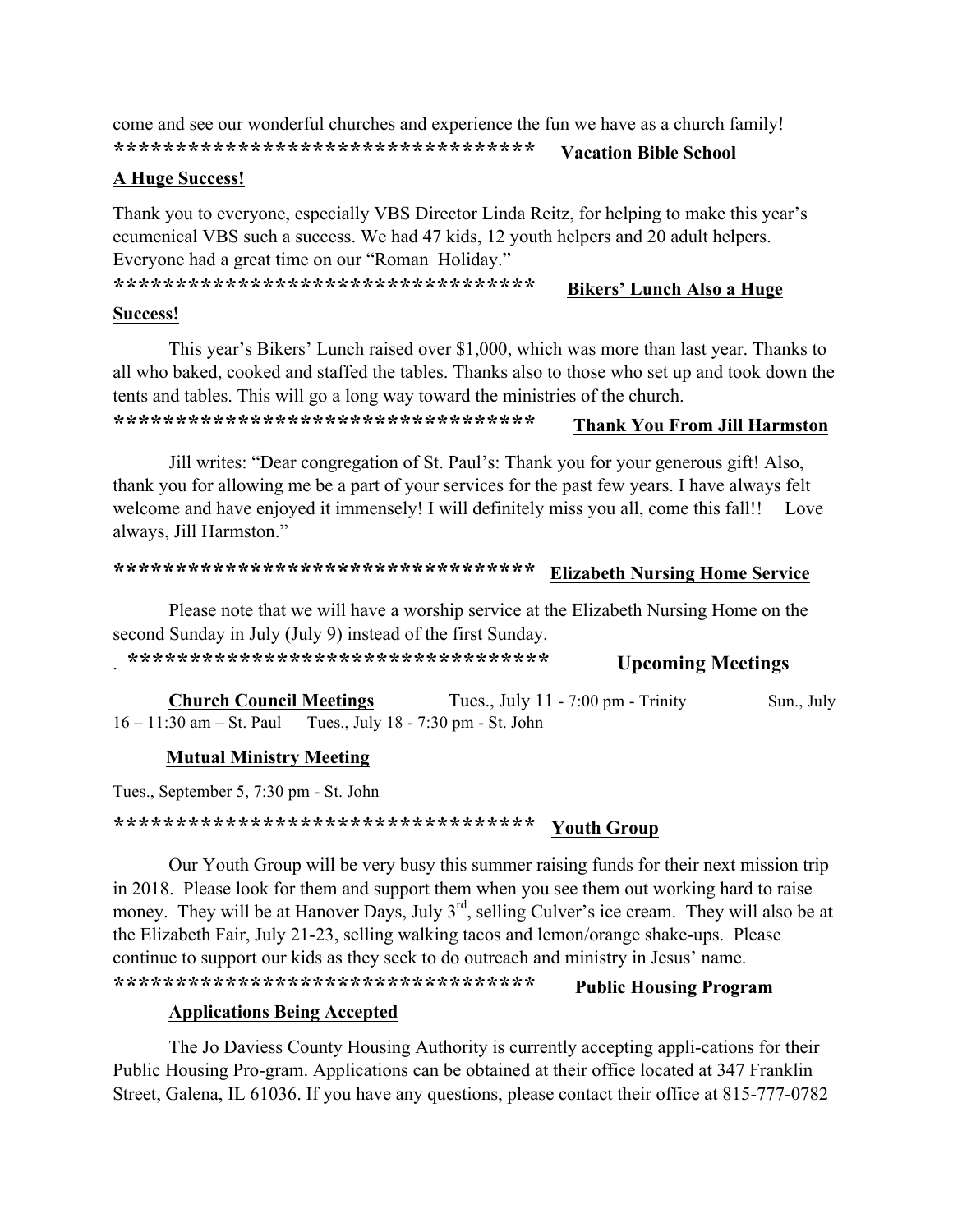Monday – Friday,  $8:00$  a.m. – noon and  $1:00 - 4:00$  p.m. **\*\*\*\*\*\*\*\*\*\*\*\*\*\*\*\*\*\*\*\*\*\*\*\*\*\*\*\*\*\*\*\*\*\* WELCA Triennial**

The national WELCA will host their Triennial Gathering in Minneapolis, MN July 13-16. Contact your WELCA leaders if you want more information. **\*\*\*\*\*\*\*\*\*\*\*\*\*\*\*\*\*\*\*\*\*\*\*\*\*\*\*\*\*\*\*\*\*\*** 

# **Synod Assembly**

The Bishop's Report at the Synod Assembly, held on July 16 and 17 at Augustana, gave the results of the visioning process that was conducted last year with rostered ministers, lay congregation members and youth. The four common themes that came up most often were these:

- 1) RENEWAL: Congregations are feeling pressured by fewer resources, fewer people, lack of young members and dwindling communities. Many are asking for help in renewing their congregations and mission. God planted congregations in a certain place for mission, not just for 100 years ago, but for today. Some congregations need to rediscover what that mission is.
- 2) COLLABORATION: There is often a desire for collaboration between congregations.
- 3) COMMUNICATION: Information is often not reaching the people who need it most. Often the pastor's desk is a choke point for communication.

CONTINUING EDUCATION: There is a need for more affordable, geographically closer, continuing education opportunities for pastors. ELCA expects pastors to engage in 50 contact hours of continuing education each year.

In the visioning process of collecting input from everybody, certain 're'-words appeared over and over again in the comments. "Renew, rethink, revive, reimagine, reform," and the most common word: "REVITALIZE." Congregations will be invited to participate in congregational renewal and vitality projects. The Synod Assembly next year may take a different form where the entire gathering will focus on learning from experts and each other about revitalization. The goals laid out by the ELCA in the Called Forward Together in Christ are as follows:

- A Thriving Church
- An Equipping Church
- A Welcoming Church
- A Deeply Committed Church
- A Well-governed, Connected and Sustainable Church

The Bishop finished with these remarks, "I am proposing that we work together to develop revitalization plans for every one of our congregations. I am trusting the Holy Spirit to lead us as we walk this road together. It is an exciting and challenging time to be the church, and I believe with my whole heart, that this broken world needs us and the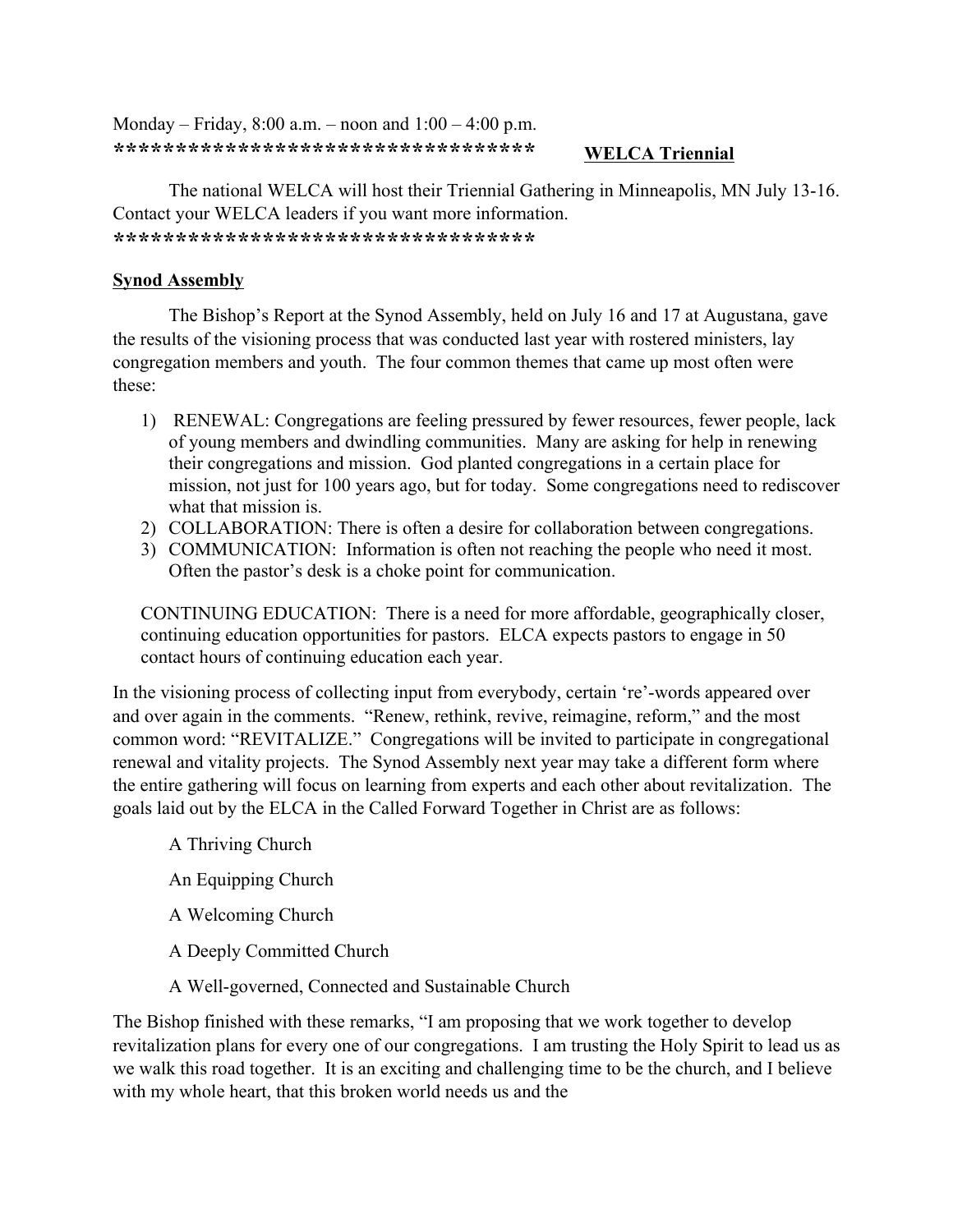message that we have to share….You and I have been called, gathered, enlightened and sanctified, not for our sake, but for the sake of others."

# **\*\*\*\*\*\*\*\*\*\*\*\*\*\*\*\*\*\*\*\*\*\*\*\*\*\*\*\*\*\*\*\*\*\* Elizabeth Country Churches VBS**

Beginning on Monday, July 31, and running through Friday, August 4, Trinity will host our rural Vacation Bible School from 6 – 8:15 p.m. Pam Albrecht will be the director this year, and we will be learning about some of God's wonderful Weird Animals. Watch for posters and more information in the bulletins, and contact Pam if you'd like to help or have your kids attend.

#### **Elizabeth Town VBS**

There will be a "town" ecumenical Vacation Bible School in Elizabeth July 24-28 from 6:00 – 8:30 p.m. at First United Methodist Church, 309 S. Main St. in Elizabeth. The theme is Barnyard Roundup and will for the first time include a community service project which  $6<sup>th</sup>-8<sup>th</sup>$ grade students will participate in while the younger ones are in the VBS program. For a registration form, go to firstumcofelizabeth@gmail.com, or www.myvbs.org/eumcvbs to register. The program is free. **\*\*\*\*\*\*\*\*\*\*\*\*\*\*\*\*\*\*\*\*\*\*\*\*\*\*\*\*\*\*\*\*\*\* Holy Communion in July** 

**Sun., July 2 - St. John – 9 am Sun., July 2 - St. Paul - 10:30 am Sun., July 9 - Trinity - 9 am Sunday, July 16 - St. John - 9 am Sunday, July 16 - St. Paul - 10:30 am Sun., July 23 - Trinity - 9 am \*\*\*\*\*\*\*\*\*\*\*\*\*\*\*\*\*\*\*\*\*\*\*\*\*\*\*\*\*\*\*\*\*\*** 

**\*\*\*\*\*\*\*\*\*\*\*\*\*\*\*\*\*\*\*\*\*\*\*\*\*\*\*\*\*\*\*\*\*\***

#### **PRAYER LIST** Please

continue to pray for: The ELCA Bishops Eaton and Clements, the Church and Synod Councils, those serving our country in the military or the diplomatic corps, those who have served and returned with wounds, scars and emotional effects of war; all medical, aid and relief workers here and around the world, firefighters, first responders, doctors and nurses; and those grieving... . Those with special prayer needs: Kay Watson, Doris

Schaible, Loren Ahmedi, Pastor Ben Ahles-Iverson (Mara's husband), Jim Buckholz, Jim Thulen (Trish Krug's father), Jackie Reusch, sister-in-law of Anna Appleby (Raymond's wife), Sheri Lafrancois, David Smith, Karl Croffoot, and Austin Nack.

Our shut-ins: Marvin Krug. If you would like to serve as a "prayer warrior" on the Prayer Chains and pray for special needs OR know of someone who needs prayer, please call Barbara Schaible (815-591-3306) at St. Paul. You may only get the name. Thank you for helping to bring the healing grace of our Lord into the lives of so many people. Prayer touches and changes the lives of those we pray for as well as the life of the one who prays. Whether you are on the prayer teams or pray by yourself, please keep all those listed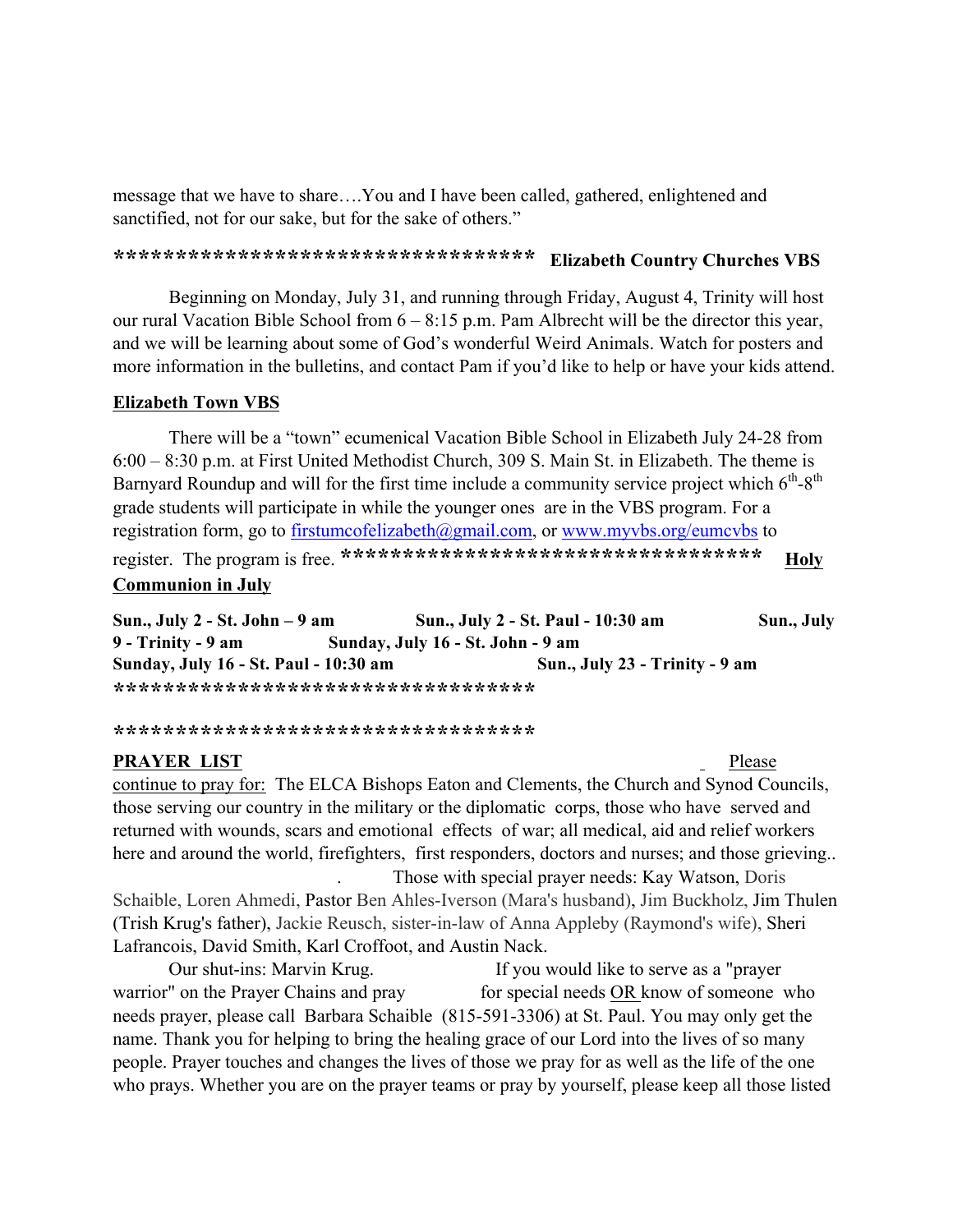in your prayers. Many of those on the list have already received miracles and we must pray that God grants `many more.

*James 5:15 – "The prayer offered in faith will make the sick person well; and the Lord will raise them up."*  **\*\*\*\*\*\*\*\*\*\*\*\*\*\*\*\*\*\*\*\*\*\*\*\*\*\*\*\*\*\*\*\*\*\***

#### **\*\*\*\*\*\*\*\*\*\*\*\*\*\*\*\*\*\*\*\*\*\*\*\*\*\*\*\*\*\*\*\*\*\***

**Contact Information** 

| <b>Pastor Lisa Burbank</b><br>pastorlisaburbank@gmail.com | Cell phone: 608-201-1860                              | Email: |  |  |
|-----------------------------------------------------------|-------------------------------------------------------|--------|--|--|
| <b>Pastor Bruce Burbank</b><br>pastorbruceb@outlook.com   | Cell phone: 303-638-8716                              | Email: |  |  |
| <b>Parsonage Phone: 815-591-9970</b>                      | <b>Church E-mail:</b> churchsecretary@sandprairie.net |        |  |  |
| Parish Website address: www.scenichillslutheran.com.      |                                                       |        |  |  |

**\*\*\*\*\*\*\*\*\*\*\*\*\*\*\*\*\*\*\*\*\*\*\*\*\*\*\*\*\*\*\*\*\*\***